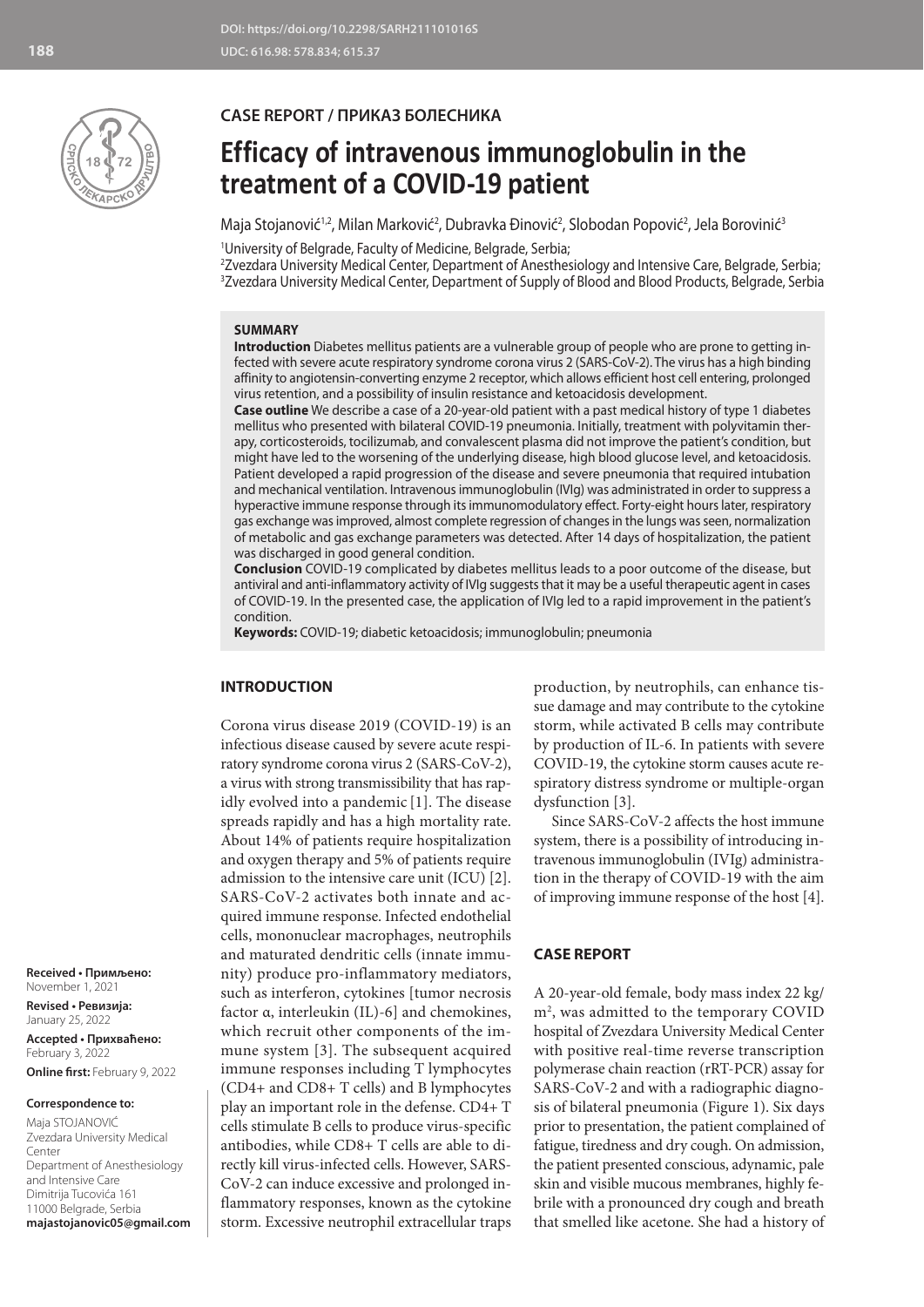



**Figure 1.** Chest radiograph at admission to the hospital

**Figure 2.** Chest radiograph at admission to the intensive care unit (11 days from the onset of the disease)

**Figure 3.** Chest radiograph 48 hours after immunoglobulin administration

type 1 diabetes mellitus diagnosed at the age of 13 and she was being treated with insulin. Hematologic, biochemistry and acid-base analysis before and after the treatments in ICU are presented in Tables 1 and 2.

**Table 1.** Hematologic and biochemistry analysis before and after the treatments

| Parameters                     | On admission to the<br>hospita | immunoglobulin<br>administration<br>Before | after immunoglobulin<br>Forty-eight hours<br>administration | At ICU discharge | At hospital discharge |
|--------------------------------|--------------------------------|--------------------------------------------|-------------------------------------------------------------|------------------|-----------------------|
| WBC (10 <sup>9</sup> /L)       | 11                             | 10.3                                       | 10.2                                                        | 16.6             | 12.3                  |
| PLT count (10 <sup>9</sup> /L) | 374                            | 447                                        | 546                                                         | 482              | 389                   |
| Neutrophil count (%)           | 76.7                           | 66.8                                       | 68.9                                                        | 77.7             | 67.3                  |
| Lymphocyt count (%)            | 11.7                           | 19.7                                       | 18.2                                                        | 11.1             | 23.7                  |
| $CRP$ (mg/L)                   | 96.1                           | 163.1                                      | 81.5                                                        | 24.5             | 4.2                   |
| Feritin (ng/ml)                | 427                            | 402                                        | 265                                                         | 184              | 156                   |
| LDH (U/L)                      | 702                            | 739                                        | 624                                                         | 613              | 689                   |
| $K^+$ (mmol/L)                 | 4.24                           | 1.6                                        | 2.7                                                         | 3.7              | 4                     |
| Glucose (mmol/L)               | 14                             | 19.5                                       | 8.6                                                         | 7.5              | 6.7                   |

WBC – white blood cells; PLT – platelets; CRP – C-reactive protein; LDH – lactate dehydrogenase; K+ – potassium, ICU – intensive care unit

**Table 2.** Acid-base analysis before and after the treatments

| Parameters              | On admission to the<br>hospital | immunoglobulin<br>administration<br><b>Before</b> | Forty-eight hours<br>after immunoglobulin<br>administration | At ICU discharge | At hospital discharge |
|-------------------------|---------------------------------|---------------------------------------------------|-------------------------------------------------------------|------------------|-----------------------|
| pH                      | 7                               | 7.13                                              | 7.52                                                        | 7.54             | 7.34                  |
| pO <sub>s</sub> (mmHg)  | 120.6                           | 74.7                                              | 96                                                          | 88.5             | 110                   |
| pCO <sub>2</sub> (mmHg) | 9.9                             | 14.1                                              | 27.2                                                        | 23.1             | 34                    |
| $spO($ %)               | 90                              | 90                                                | 97                                                          | 97               | 97                    |
| $HCO3-$ (mmol/L)        | 2.8                             | 8.5                                               | 15.6                                                        | 18.7             | 19.2                  |
| BE (mmol/L)             | $-3.5$                          | $-22.2$                                           | $-12.7$                                                     | $-4.2$           | 2.3                   |
| Lactate (mmol/L)        | 2.8                             | 3.27                                              | 1.1                                                         | 1.2              | 1.1                   |

ICU – intensive care unit; pO<sub>2</sub> – oxygen partial pressure; pCO<sub>2</sub> – carbon dioxide partial pressure; spO<sub>2</sub> – oxygen saturation in the blood; HCO<sub>3</sub> – bicarbonates; BE – basic excess

On the first day of hospitalization, the treatment was provided with vitamins (alphacalcidiol tablets  $1 \times 2$  mcg, vitamin C  $1 \times 1$  g), anticoagulant therapy (nadroparin 4000 U s.c.), corticosteroid therapy (prednisone tablets 0.5 mg/ kg twice daily), proton pump inhibitors for gastric protection. Diabetic ketoacidosis (DKA) management was started (insulin and crystalloid fluids infusion, bicarbonate compensation) and antibiotic for bacterial super infection prevention was also performed (third-generation cephalosporin, ceftriaxone 2 g). Twenty-four hours after admission, somnolence, high fever (39°C), fatigue, hypotension (90/50 mmHg), tachycardia (hearth rate above 120 beats/min), tachypnea (respiratory rate 35 breaths/min), shortness of breath, blood oxygen saturation  $(spO_2)$  of 90% and normal glucose level (6.6 mmol/L) were observed. Oxygen supplementation was provided by a mask and oxygen flow of 5 l/min and  $\text{spO}_2$  increased up to 97%. The next day blood analysis showed IL-6 value of 44.6 pg/ml, immunosuppressant (tocilizumab 600 mg) and convalescent plasma were administered. This did not result in clinical improvement – after 48 hours she became extremely dyspneic, tachypneic, tachycardic, hypotensive, blood tests revealed high glucose level (19.5 mmol/L) and ketoacidosis, while chest radiography showed progression of pneumonia (Figure 2). Due to the worsening of the general condition, the patient was transferred from the ward to the ICU. Since the blood gas exchange worsened, invasive mechanical ventilation with lung protection strategies was initiated immediately upon admission to the ICU (11 days from the onset of the disease). Due to the rapid disease progression complicated with ketoacidosis and unsatisfactory response to the applied therapy, it was decided to continue with the local therapeutical protocol and apply IVIg (10 g once). Forty-eight hours later, chest radiography showed almost complete regression of the changes in the lungs (Figure 3), inflammatory markers were decreased, metabolic disorder corrected, blood gas exchange was normalized and the patient was extubated. After 14 days in the hospital, the patient was discharged home without oxygen supplementation, afebrile, eupneic, with normal system function, normal laboratory and metabolic findings, and with a negative PCR test.

This case report was approved by the institutional ethics committee, and written consent was obtained from the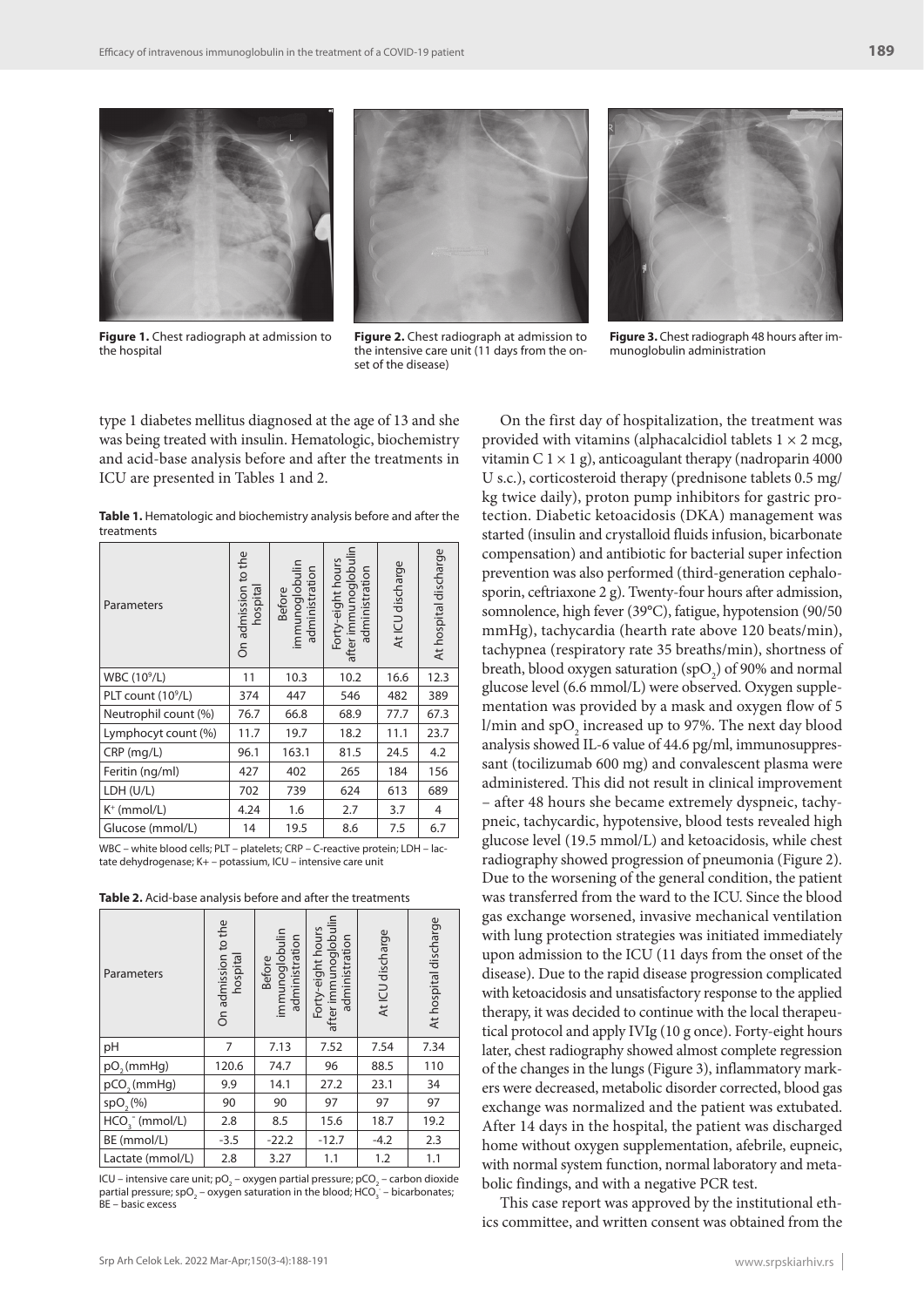patient for the publication of this report and any accompanying images.

#### **DISCUSSION**

COVID-19 is a disease that leads to a high mortality rate. Local guidelines on the treatment of patients with COVID-19 exist, but mainly include symptomatic treatment and supportive care. Clinical manifestations of COVID-19 are non-specific, the disease can be asymptomatic or it can present with symptoms such as fever, dry cough, myalgia, fatigue, headache, diarrhea, and many others[5]. COVID-19 is classified as mild, moderate, or severe disease. However, COVID-19 can sometimes have a fulminant evolution rapidly leading to death [6]. It is assumed that a history of the underlying diseases can be associated with the development of severe illness [7].

Prevalence of diabetes in COVID-19 patients is high and is associated with the increased risk of complications and poor outcome. The majority of COVID-19 patients are patients with type 2 diabetes mellitus (9.7–10.9%)[8]. DKA prevalence before the pandemic was 0.72% and during the pandemic it increased up to 3.14%, while DKA mortality rate during the pandemic increased from 18% up to 46.3% [9]. Diabetes is causally associated with upregulated angiotensin-converting enzyme 2 receptor  $(ACE<sub>2</sub>)$  expressions in the lungs, which may increase susceptibility to the SARS-CoV-2. The virus has a high binding affinity to the  $ACE<sub>2</sub> receptor [10], which allows efficient host cell entering$ and prolonged virus retention.  $ACE<sub>2</sub>$  is widely expressed in multiple organs, including pancreas, so the virus infection can lead to the pancreatic damage resulting in the development of insulin resistance and ketoacidosis. Elevated glucose levels directly increase SARS-CoV-2 replication. In this way hyperglycemia might support viral proliferation [10].

In addition, the virus directly damages the cells, especially T cell function, which can be reduced. CD4+ T lymphocytes are quickly activated into T helper-1 cells, leading to the high secretion of inflammatory cytokines (IL-6) [11]. IL-6 is an important cytokine of hyperinflammation in COVID-19, which is already increased in patients with underlying type 1 diabetes mellitus and triggers ketogenesis [11].

This case report shows the application of a local therapeutical protocol for COVID-19 and the management of DKA at the same time. Since the patient had rapid disease progression and all therapeutical options were exhausted, IVIg was used as a potent and safe immune modulator [12]. IVIg is a therapeutical product of normal human polyclonal IgG obtained from the pooled plasma of a large number of healthy donors. IVIg product used in this case (Ig VENA, Kedrion S.p.A., Barga, Italy) contains human normal immunoglobulin, mainly IgG (at least 95%). Initially, IVIg was used as a replacement therapy in patients with immunodeficiency disease in order to prevent infections by pathogen neutralization [13]. Today, it's widely used for a number of autoimmune and inflammatory diseases, including viral pneumonias. Several published

studies showed potential benefits of IVIg therapy in SARS, MERS, influenza, and RSV infections and that's why it has been considered for COVID-19. These viral infections are associated with an excessive and uncontrolled complement activation, which contributes to tissue damage and hyperinflammation. IVIg treatment of this infections may reduce complement activation, bind and block C5a and C3a, leading to the decrease of hyperinflammation [14]. IVIg has numerous modes of action, such as inhibition of T-cell activation and proliferation, down-regulation of antibodies' production by B cells, interruption of complement activation cascade, and cytokine modulation (neutralization of inflammatory cytokines, chemokines and complement fragments by endogenous antigen-specific IgG which are present in IVIg), inhibition of neutrophil recruitment and activation and limitation of the differentiation of macrophages (these effects may be induced by blocking the activation of Fcγ receptors on innate immune effector cells), and many more [3, 14].

To date, the possitive effects of IVIg therapy in severe COVID-19 patients have been described in several case reports and studies, where IVIg therapy differs in doses, lenght of administration, and comorbidites. Currently, there is no consensus on IVIg treatment for COVID-19. A big multicentre retrospective study showed that 28 day mortality was not different between the group of COVID-19 patients treated with IVIg and non-IVIg group, so further investigations of efficacy of IVIg administration are needed [15]. Studies also showed that the administration of a high dose of IVIg within first 48 h promotes benefits such as the reduction of the use of mechanical ventilation and shorter ICU length of stay and the reduction of the mortality rate [16]. Several case reports of multisystem inflammatory syndrome in adults that presents 2–6 weeks after COVID-19 infection have been published thus far. In these cases, the combined administration of a high dose of corticosteroids and IVIg had better results compared to corticosteroid or IVIg monotherapy [17]. In contrast to previous studies, in the present case, high doses of corticosteroids and lower doses of IVIg were administered during the period when mechanical ventilation was applied, which led to an improvement in the condition. Therefore, further studies are needed to determine the dose and the timing of IVIg administration, as well as at what stage of the disease should the therapy be applied.

This case report showed that initially applied therapy did not result in clinical improvement; the disease had rapid progression complicated by an underlying condition and an inadequate immune response, which led to the decision to apply the last step of the protocol algorithm. Shortly after the IVIg administration, the patient improved clinically, a significant decrease of white blood cells, ferritin and lactate dehydrogenase levels was seen, gas exchange improved and chest radiography showed significant improvement as well. The patient was extubated and after 14 days of hospitalization she was discharged in stable condition.

The main limitation of this case report is that the patient received tocilizumab, convalescent plasma, and higher doses of corticosteroids prior to IVIg. Some of these